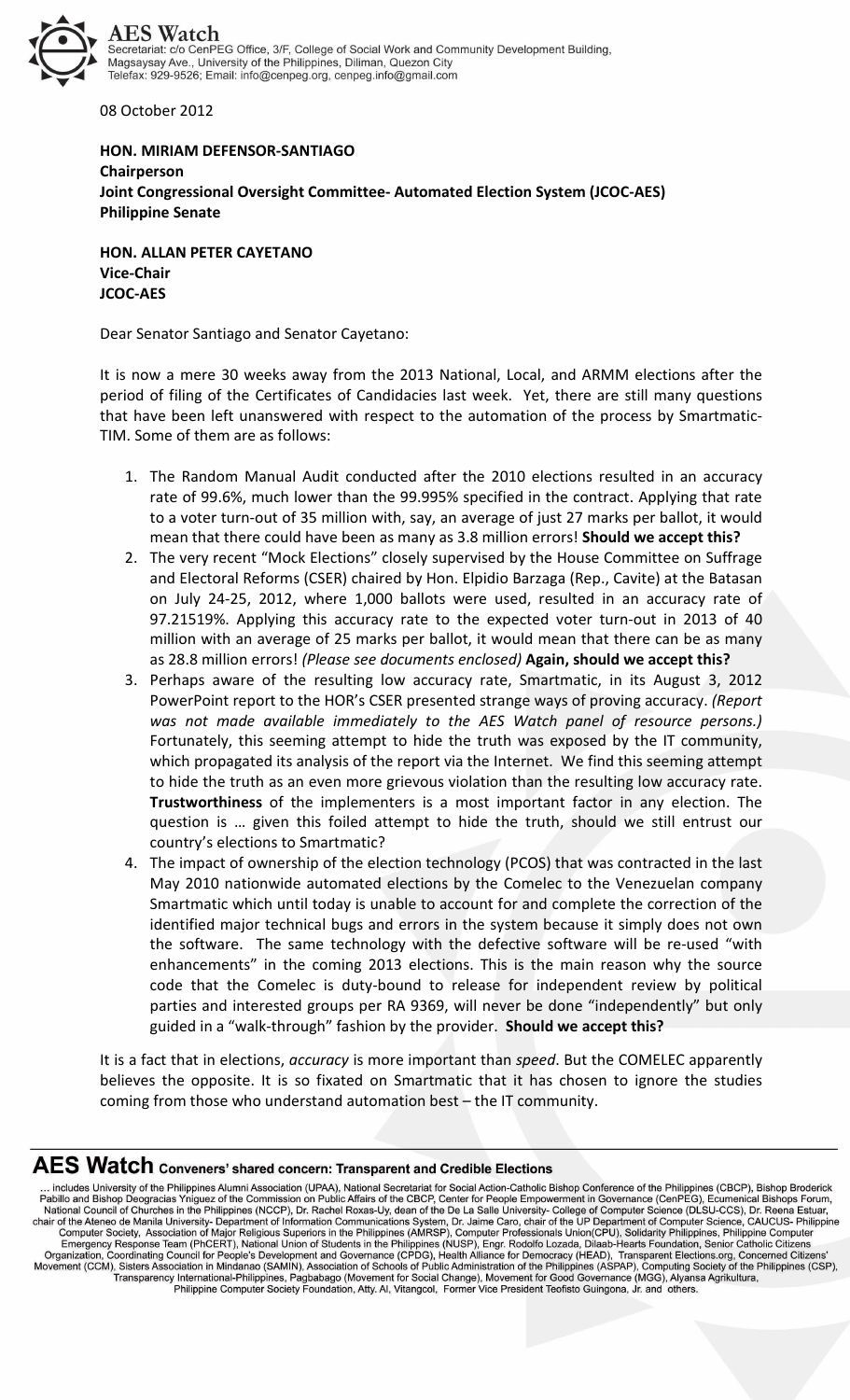

Given the above, we seriously fear the possibility of an "automated *dagdag-bawas*" in the 2013 elections and beyond. We therefore ask that the Joint Congressional Oversight Committee (JCOC), as required by law, convene at the soonest possible time in order that all these risks may be discussed in the open and measures may be put in place to ensure honest and orderly elections.

It is in this light that the AUTOMATED ELECTION SYSTEM (AES) Watch, a broad coalition of concerned citizens' groups and individuals, including major national IT organizations of professionals and experts is once again writing your office to make this appeal: Please convene the JCOC-AES immediately to put a good closure to these pestering issues on the election technology while there is still time before 2013.

We have written your office twice, the first as early as March 2011 to request the JCOC-AES to convene immediately as mandated by the Poll Automation Law. Along with the letter, we submitted various studies as well as recommendations by reputable IT experts of the country regarding solving the technical problems of the Smartmatic-provided technology to prepare for the 2013 elections.

In various hearings conducted by the Senate Committee on Electoral Reforms and People Participation chaired by Hon. Koko Pimentel, and the House Committee on Suffrage Committee on Electoral Reforms chaired by Hon. Elpidio Barzaga, the various IT groups under AES Watch as well as IT members of the Comelec Advisory Council themselves have consistently called the attention of the Comelec and the technology provider about the errors and bugs found in the PCOS system by the international certification agency SysTest Labs, that resulted in the nationwide glitches in the May 2012 elections. We pointed out the disturbing finding that these system problems will be difficult to be fixed because the software is not owned by the Venezuelan company (SMTT) but by another foreign company, the Florida-based Dominion Voting System. Proposals were then put forward to the Comelec by various IT groups and AES Watch on how to address these problems but to no avail since the Comelec chairman, Hon. Sixto Brillantes has continued to maintain that the system has "already been used, is "already familiar with the Filipino voters," and "cheaper."

Through studies done by independent Filipino IT experts (i.e. not in the payroll of Comelec and SMTT), we believe that If left uncorrected, the system that has "already been used," and familiar with the voters, is vulnerable to electronic *dagdag-bawas*. The only way to offset this, if the Comelec will have its way, is for a candidate, at all levels and positions, to ensure that he/she wins by a large margin beyond the low accuracy rate of the PCOS (at 97.21519%) or at least 500,000 to 1 million votes to avoid a protracted "election protest." With an uncorrected system of counting (and transmission), it will be very difficult to establish the real winners in this game of chance using the PCOS machines. PCOS-magic?

It is interesting to note that after a Senate hearing on the status of the AES preparations last month, the SMTT, unable to complete the correction of the technical problems of the PCOS machines, finally went to court and filed a case of "breach of contract" with the real owner of the PCOS technology. So, it is now official, the errors will never be completely corrected until the case is resolved to allow for the full disclosure of the system technology and its true state to the Filipino government and the people.

We therefore appeal once more to your good Honors to take heed and bring these issues to the JCOC-AES to a full assessment and resolution while there is time. Only the JCOC-AES, not the Senate CERPP and House CSER is empowered and will be able to put a good closure to these issues.

## AES Watch Conveners' shared concern: Transparent and Credible Elections

The Philippines Almin Association CHAA), National Secretation CHAA), Transporter and Change (CBCP), Gishop Conference of the Philippines (CBCP), Bishop Broderick<br>
The Philippines Almin Association (UPAA), National Secretat Fransparency International-Philippines, Pagbabago (Movement for Social Change), Movement for Good Governance (MGG), Alyansa Agrikultura,<br>Pransparency International-Philippines, Pagbabago (Movement for Social Change), Movem